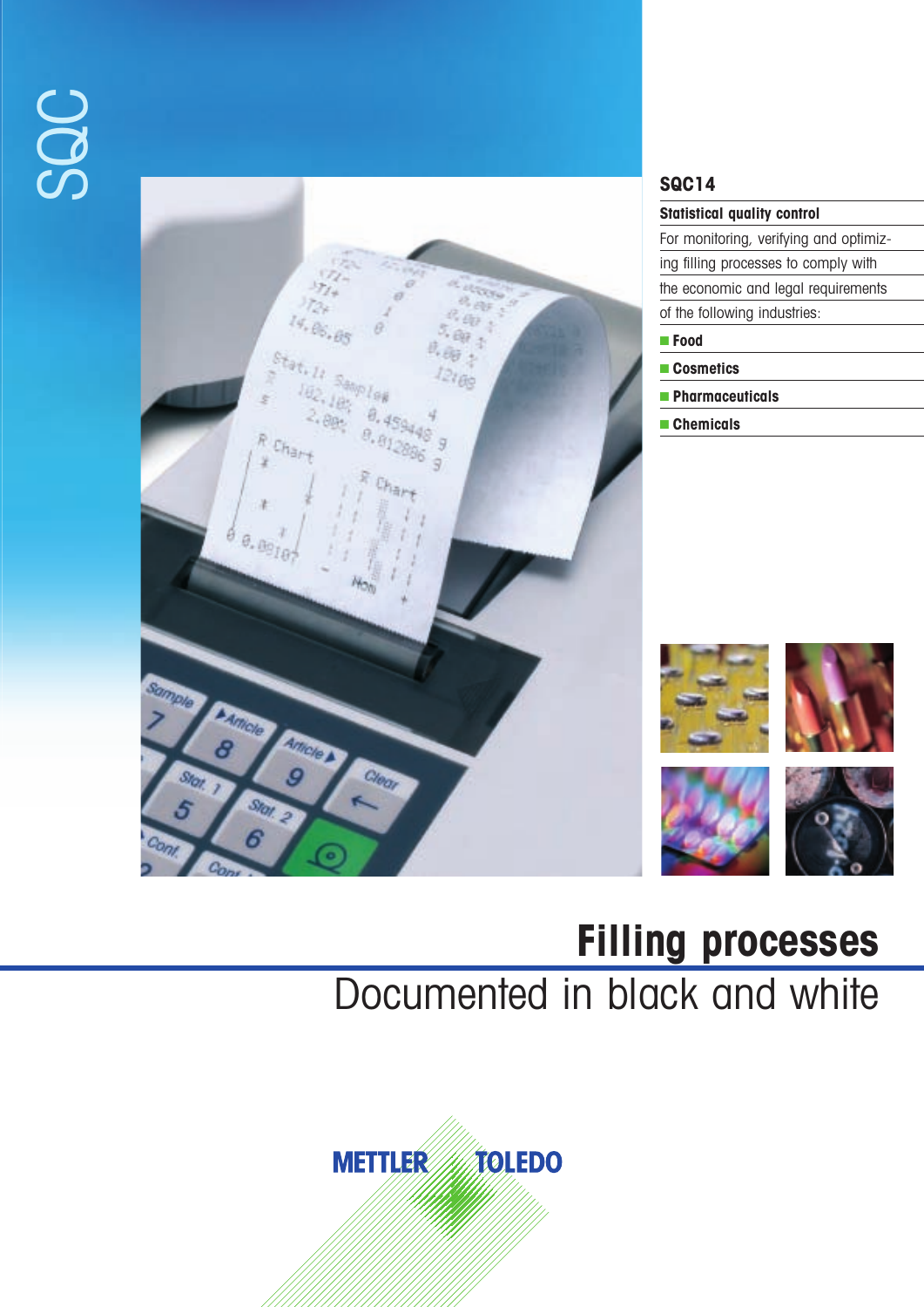# **SQC14** – The good feeling of always complying

- **Pharmacopoeia or prepackaged goods regulations**
- **Extremely easy to operate**
- **A wide range of METTLER TOLEDO balances can be connected**

# **Pharmacopoeia or average weight regulations**

As a filler of prepackaged goods you're not allowed to underfill but also don't want to give anything away. As a manufacturer of pharmaceutical products you work according to GMP. You're not allowed to underfill or overfill. Uniformity is the law! SQC14 is a tool that gives you optimal support in both situations.

## **Extremely easy to operate**

No matter whether you are configuring the compact SQC system, creating a new article or adjusting a setting, your SQC14 is ready for the next random sample in an instant. As soon as you press the tare key of the balance, SQC14 starts the random sample. It couldn't be easier!

### **Complete information for decisions**

You receive complete printed information about the position, scatter and trend of your random samples and can see at a glance whether the prescribed tolerances are being met without wasting material.

# **Documented in black and white**

With regularly printed statistics, you can always prove that you have the filling quantities of your packages under control. Thanks to unique identification of the product, as well as precise information on the measured

time periods and balance used, the statistics printouts comply with modern quality management and fulfill the requirements of food, cosmetics, chemical, and pharmaceutical industries (FPVO, GxP).

| SQC14 product characteristics/concept:                                           |
|----------------------------------------------------------------------------------|
| • Average weight application integrated in strip printer                         |
| • Combined with balance a compact average weight system                          |
| • Basic information shown on balance display                                     |
| • Numeric and alphanumeric input from membrane keypad of printer                 |
| Number of articles: $-16$ or 60                                                  |
| - With up to 19 parameters                                                       |
| Tolerance systems: - EU/FPVO                                                     |
| - EU pharmacopoeia                                                               |
| - 3 free tolerance systems                                                       |
| - Separate mean-value tolerance (TM)                                             |
| Units:<br>- mg, g, kg, oz, lb, GN, dwt, ml, l, fz                                |
| - Mean value tare<br><b>Random samples:</b>                                      |
| - Single tare (preweighing/differential weighing)                                |
| - Additive weighing                                                              |
| - Automatic feeding with LV11                                                    |
| $-2$ per article<br><b>Statistics:</b>                                           |
| - Period freely selectable                                                       |
| - Random sample printouts<br><b>Reports:</b>                                     |
| - Statistical printouts                                                          |
|                                                                                  |
| Configurable:<br>- Time/date, balance identification, tolerances, tolerance      |
| violations, histogram, class table                                               |
| - Control of inspection, measuring and test equipment documents<br>Safety:       |
| the fault-free functioning of connected balances with SQC14                      |
| $-$ Prints reports from other applications $\overline{a}$ )                      |
| - Password protection for system configuration                                   |
| Interfaces: 1 RS232, 2 LocalCan; Cable: 1 RS232 supplied as standard; Dot-matrix |
| printer: 24 characters/line, normal paper; Power supply: 115/230V (+15%/-10%);   |
| Power consumption: 10VA; Weight: 1.6kg; Dimensions: 150 x 190 x 80mm             |

\*) Not possible on all balances

(WxDxH)



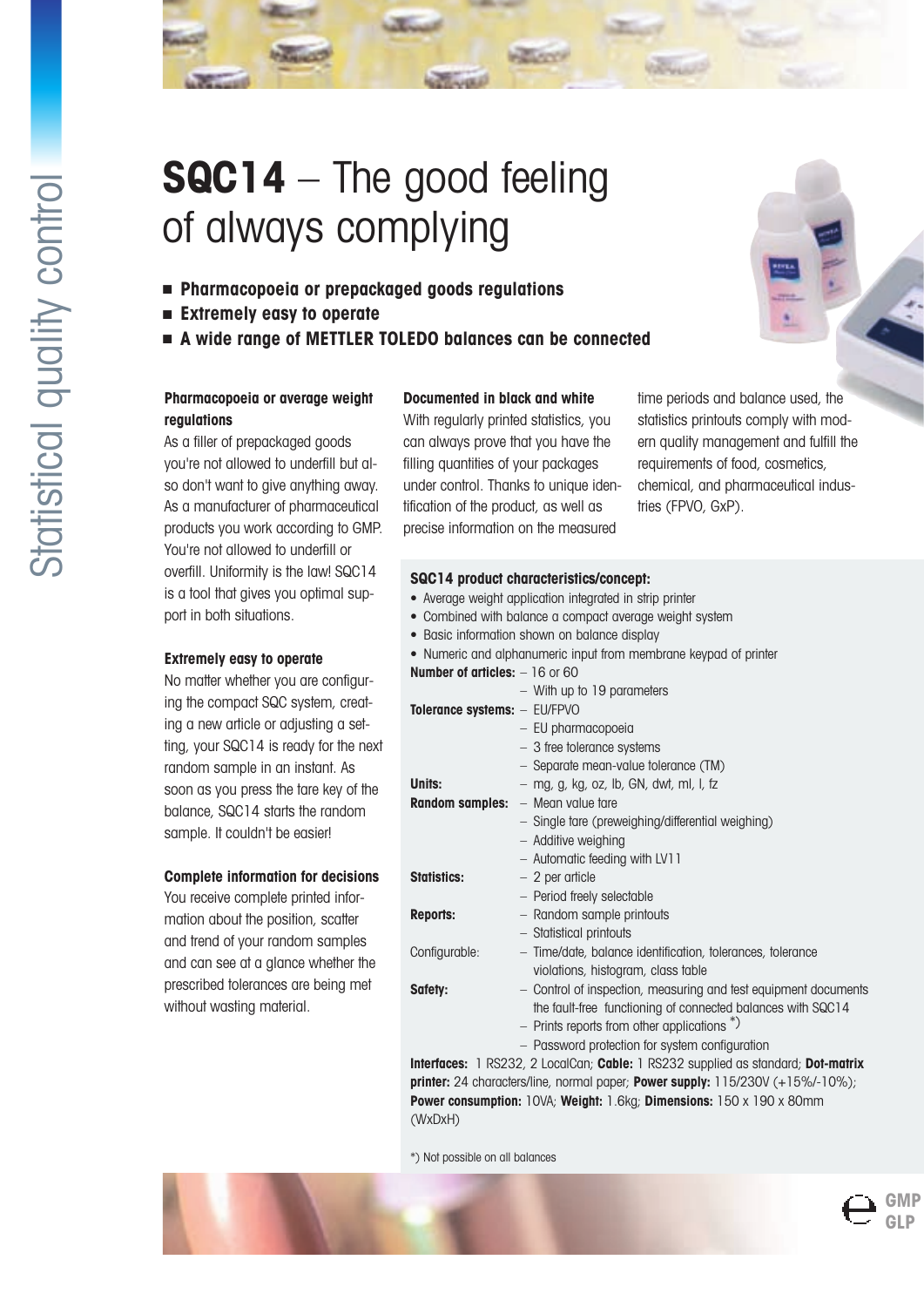|       | $-$ STATISTICS 1 $-$ 0- |           |
|-------|-------------------------|-----------|
| Start | 28.11.05                | 14188     |
| End   | 28.11.05 14:26          |           |
| ID    |                         | BATH CARE |
| No.   | 80777.9.7060.01         |           |

METTLER TOLEDO Balance PB3002-S Standard 3100.9 SNR: 1121012483

| Nominal | 50.00 ml            |
|---------|---------------------|
| Tare    | $16.80g$ .          |
|         | Density 0.9408 g/ml |
|         | Tol.sys. 2: EU +/-  |
|         | t2- 18.00% 9.000 ml |
|         | t1- 9.00% 4.508 ml  |
|         | t1+ 9.00% 4.500 ml  |
|         | t2+ 18.00% 9.000 ml |
| Hax. n  | 5                   |
| Sample# | $12 -$              |
| n       | 60                  |

|                 |               | X 101.28% 50.639 ml |  |
|-----------------|---------------|---------------------|--|
| 5.67%           |               | 2.870 ml            |  |
| Min 88.49%      |               | 44.24 ml            |  |
| Max 123.45%     |               | $61.72$ ml          |  |
|                 |               | R 34.96% 17.48 ml   |  |
| $\sqrt{12} - 8$ |               | 0.00%               |  |
| $(71 - 1)$      |               | 1.67%               |  |
| $>71+$          | 4             | 6.67 <sub>3</sub>   |  |
| $>72+$          | $\frac{1}{1}$ | 1.67%               |  |
| 29 11 05        |               | 14:35               |  |



| $st.$ Sign, $str.$ |  |  |
|--------------------|--|--|
|                    |  |  |

1

 $>11$ 

 $>12$ 

 $1.67%$ 

 $1.67.2$ 

# **Connectable balances from METTLER TOLEDO:**

- XS/XP analytical and precision balances
- AB-S and PB-S balances
- AL and PL balances

48968

- AX/MX and AG/PG/PG-S/SG balances; AB/PB/SB balances with software V1.20 and higher; BBA/BBK422/425, IND425
- Viper SW with software V4.58 and higher

# **Options/accessories:**

- LV11 automatic feeder
- Visual or acoustic warning of tolerance violations with LC-I/O process interface
- Validation manuals
- LocalCan cable 229115